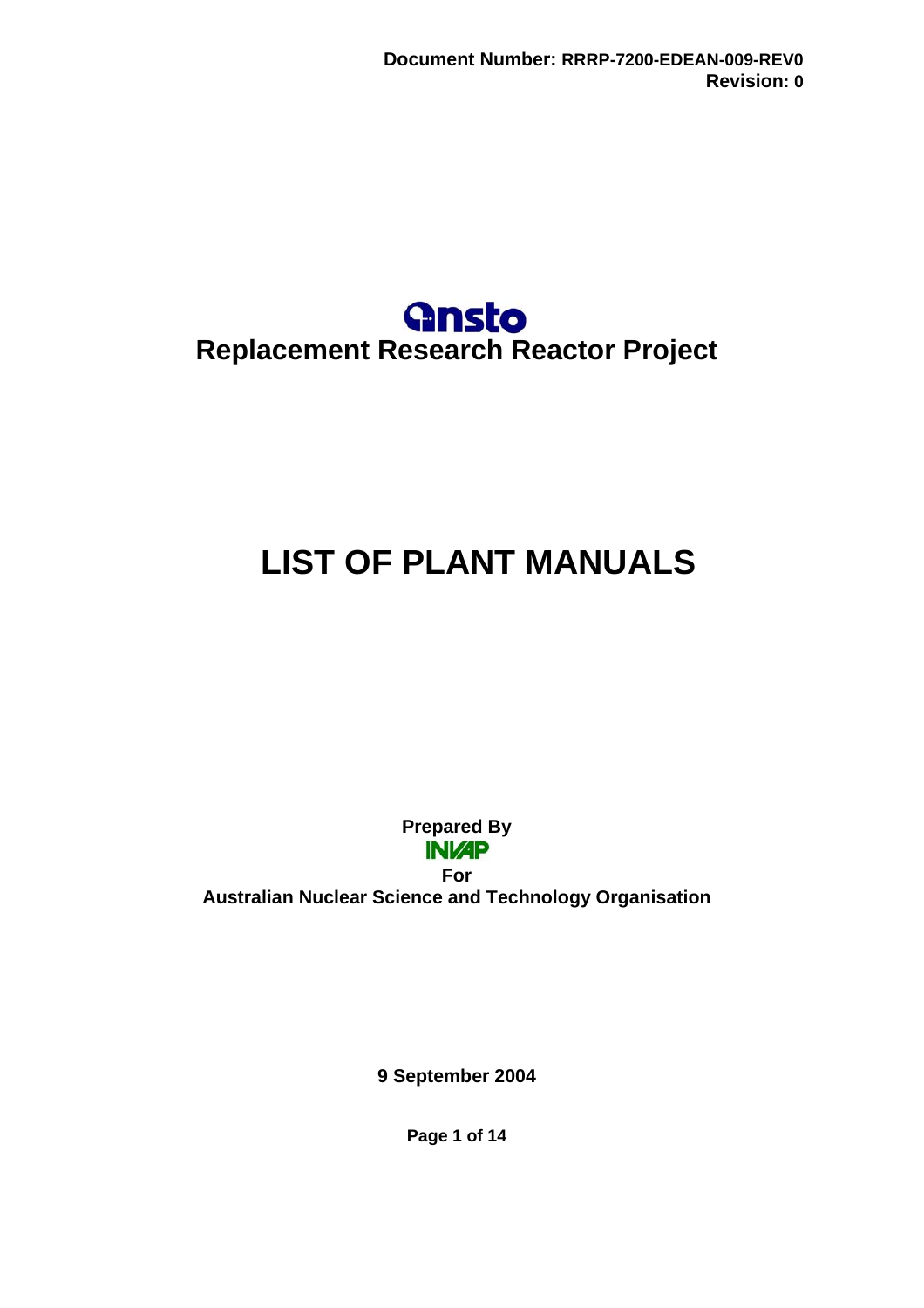| <b>ANSTO</b>                       |                                                                                      | Document N°: RRRP-7200-EDEAN-009-REV0<br>Revision: 0 |                                      |          |
|------------------------------------|--------------------------------------------------------------------------------------|------------------------------------------------------|--------------------------------------|----------|
| <b>Replacement Reactor Project</b> |                                                                                      | Document Title: List of Plant Manuals                |                                      |          |
| <b>REVISION SHEET</b>              |                                                                                      | Ref No:                                              |                                      |          |
|                                    |                                                                                      |                                                      | Print name, date and sign or initial |          |
| Revision<br>Letter                 | <b>Description of Revision</b>                                                       | Prepared                                             | Checked/<br>Reviewed                 | Approved |
| $\boldsymbol{0}$                   | Original issue to ARPANSA                                                            | <b>RMG</b>                                           | <b>MSX</b>                           | GDW      |
|                                    |                                                                                      |                                                      |                                      |          |
|                                    |                                                                                      |                                                      |                                      |          |
|                                    |                                                                                      |                                                      |                                      |          |
|                                    |                                                                                      |                                                      |                                      |          |
|                                    |                                                                                      |                                                      |                                      |          |
|                                    |                                                                                      |                                                      |                                      |          |
|                                    |                                                                                      |                                                      |                                      |          |
|                                    |                                                                                      |                                                      |                                      |          |
|                                    | Notes: 1. Revision must be verified in accordance with the Quality Plan for the job. |                                                      |                                      |          |

Notes: 1. Revision must be verified in accordance with the Quality Plan for the job.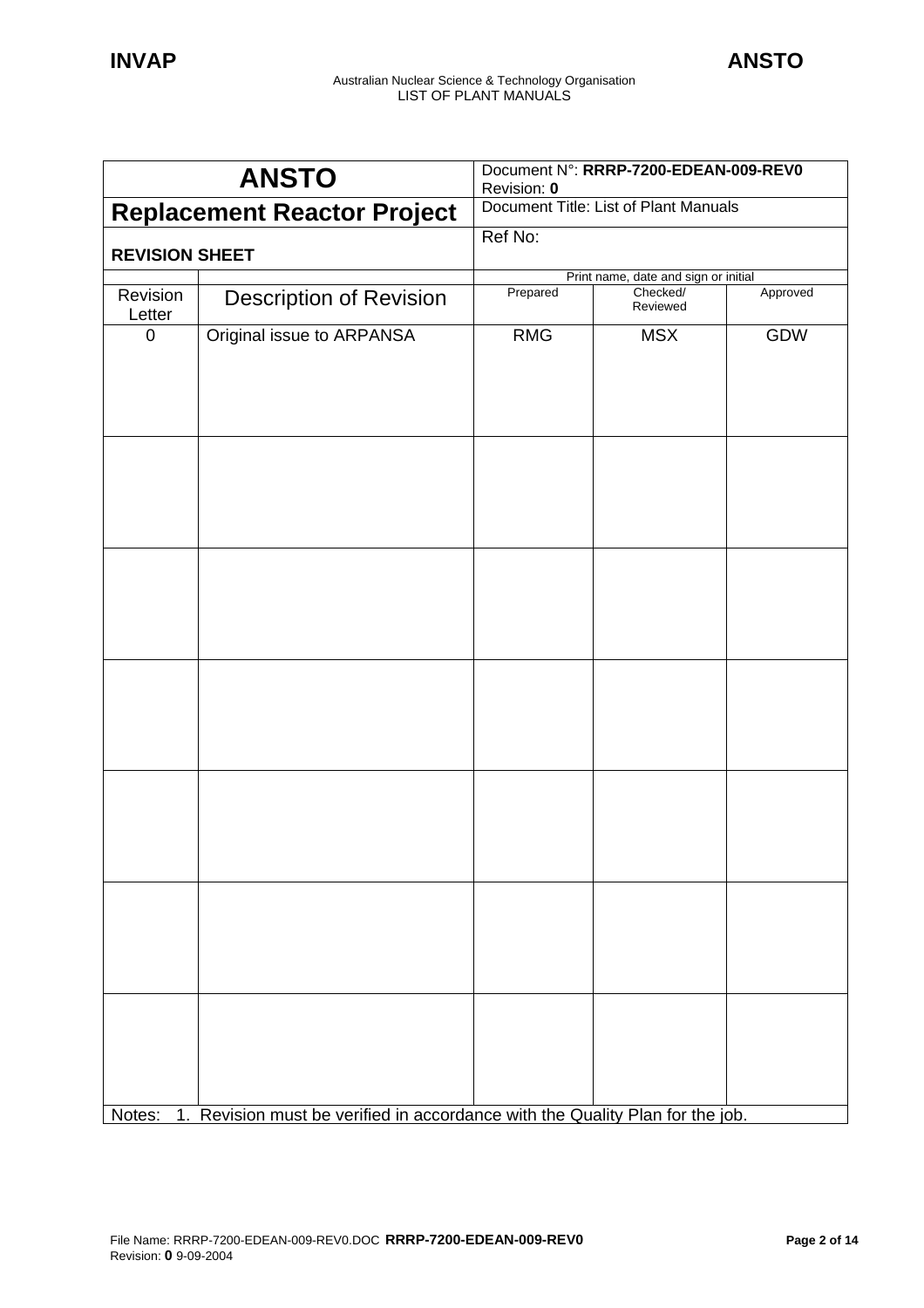Australian Nuclear Science & Technology Organisation<br>LIST OF PLANT MANUALS

# **TABLE OF CONTENTS**

| $1 \quad$   |  |
|-------------|--|
|             |  |
| 2.1         |  |
| 2.2         |  |
|             |  |
|             |  |
|             |  |
|             |  |
| $3^{\circ}$ |  |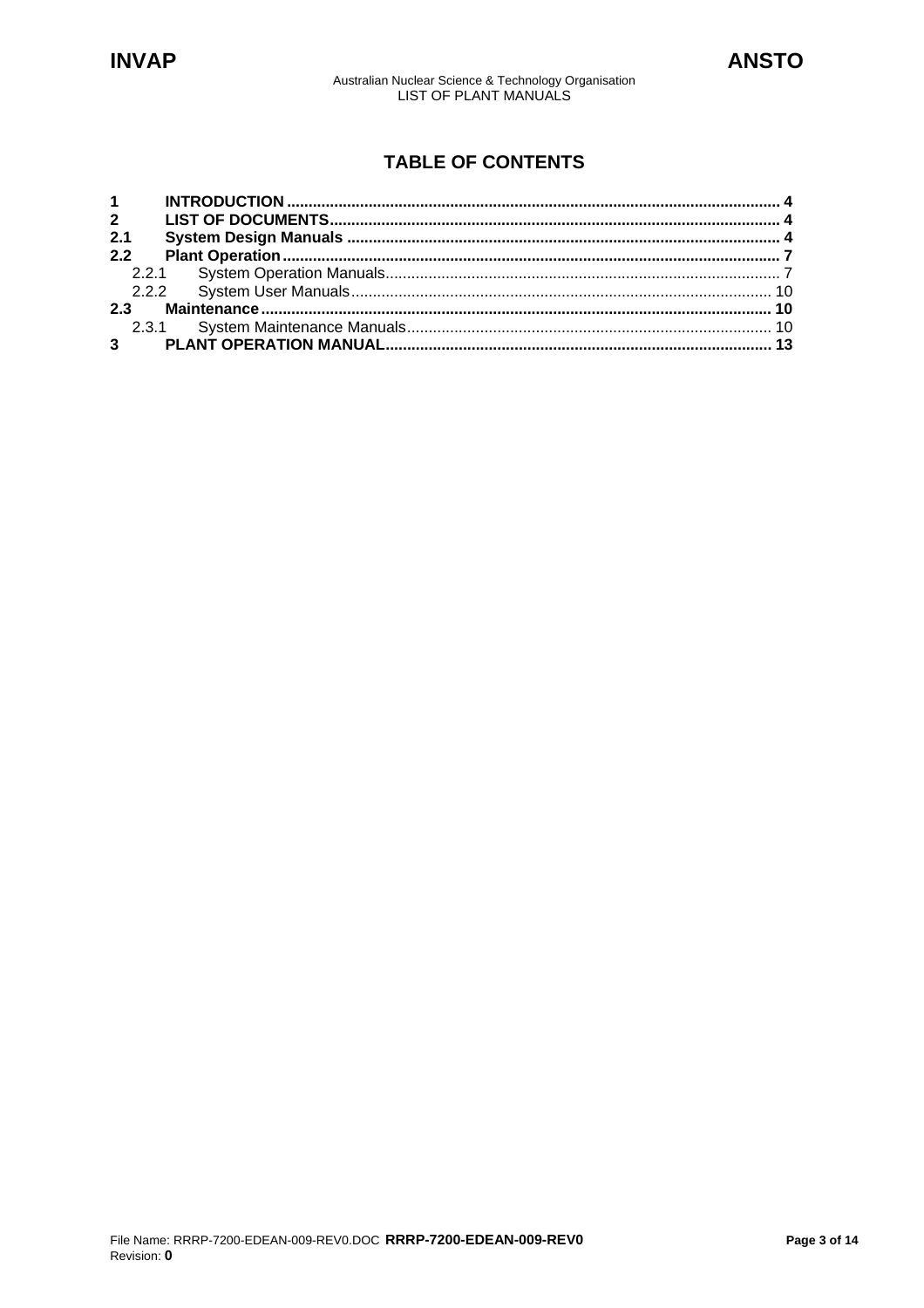## <span id="page-3-0"></span>**1 INTRODUCTION**

This document has been prepared to support the Application for a Facility Licence, Operating Authorisation for the Replacement Research Reactor (the Reactor Facility). Section 2 lists the plant manuals that are being provided by the Contractor (INVAP S.E.) that cover the actual operation of the reactor and its associated systems. These manuals include design manuals, operation manuals, user manuals and maintenance manuals.

Section 3 of this document also contains an outline of the Plant Operation Manual. This demonstrates that procedures and instructions are available covering all reactor operator activities associated with normal operations and design basis accident conditions. The individual systems' manuals also contain detailed procedures and instructions associated with the operation of that system.

The documents identified below are subject to formal ANSTO review verification and acceptance in accordance with the relevant project procedures.

## **2 LIST OF DOCUMENTS**

### **2.1 SYSTEM DESIGN MANUALS**

| <b>DOCUMENT CODE</b>       | DOCUMENT DESCRIPTION                                                    |
|----------------------------|-------------------------------------------------------------------------|
| RRRP-0101-EDEIN-001        | <b>REACTOR CORE - DESIGN MANUAL</b>                                     |
| RRRP-0101-EDEIN-090        | FUEL ELEMENTS - U3si2-4,8 - DESIGN MANUAL                               |
| RRRP-0101-EDEIN-130        | FUEL ASSEMBLY CLAMPS - DESIGN MANUAL                                    |
| RRRP-0201-EDEIN-001        | FIRST SHUTDOWN SYSTEM - DESIGN MANUAL                                   |
| RRRP-0201-EDEIN-100        | CONTROL ROD DRIVES ROOM & WATERTIGHT DOOR- DESIGN<br><b>MANUAL</b>      |
| RRRP-0201-EDEIN-300        | ICONTROL ROD SEAL BOX - DESIGN MANUAL                                   |
| RRRP-0301-EDEIN-001        | SECOND SHUTDOWN SYSTEM - DESIGN MANUAL                                  |
| RRRP-0401-EDEIN-001        | REFLECTOR VESSEL - DESIGN MANUAL                                        |
| RRRP-0501-EDEIN-001        | FUEL MANAGEMENT - DESIGN MANUAL                                         |
| RRRP-0601-EDEIN-001        | REACTOR POOL AND INTERNALS - DESIGN MANUAL                              |
| RRRP-0701-EDEIN-001        | SERVICE POOL AND INTERNALS - DESIGN MANUAL                              |
| RRRP-1001-EDEIN-001        | PRIMARY COOLING SYSTEM - DESIGN MANUAL                                  |
| RRRP-1101-EDEIN-001        | REFLECTOR COOLING & PURIFICATION SYSTEM<br>-D20<br><b>DESIGN MANUAL</b> |
| RRRP-1201-EDEIN-001        | IEMERGENCY MAKE UP WATER SYSTEM - DESIGN MANUAL                         |
| RRRP-1301-EDEIN-001        | IREACTOR & SERVICE POOLS COOLING SYSTEM - DESIGNI<br><b>MANUAL</b>      |
| RRRP-2001-EDEIN-001        | IREACTOR WATER PURIFICATION SYSTEM - DESIGN MANUAL                      |
| <b>RRRP-2101-EDEIN-001</b> | ISECONDARY COOLING SYSTEM - DESIGN MANUAL                               |
| RRRP-2201-EDEIN-001        | IHOT WATER LAYER SYSTEM - DESIGN MANUAL                                 |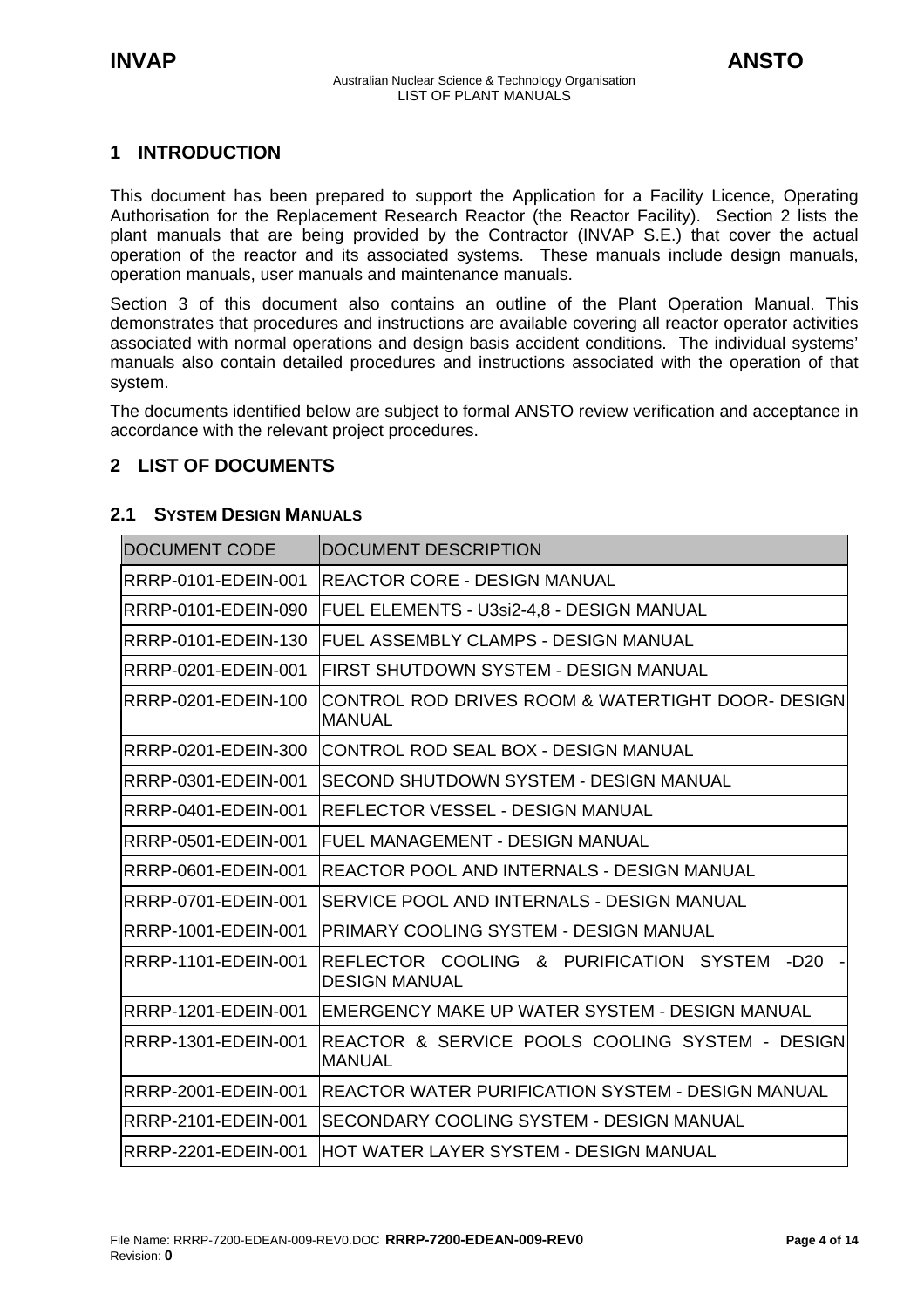ř.

| RRRP-2301-EDEIN-001 | IDEMINERALISED WATER SUPPLY SYSTEM - DESIGN MANUAL                                            |
|---------------------|-----------------------------------------------------------------------------------------------|
| RRRP-3201-EDEIN-001 | SAS, DOORS, & HATCHES - DESIGN MANUAL                                                         |
| RRRP-4001-EDEIN-001 | NUCLEONICS INSTRUMENTATION - DESIGN MANUAL                                                    |
| RRRP-4101-EDEIN-002 | FIRST REACTOR PROTECTION SYSTEM - DESIGN MANUAL                                               |
| RRRP-4101-EDEIN-003 | SECOND REACTOR PROTECTION SYSTEM - DESIGN MANUAL                                              |
| RRRP-4101-EDEIN-200 | POST ACCIDENT MONITORING SYSTEM - DESIGN MANUAL                                               |
| RRRP-4201-EDEIN-001 | IRCMS AND FCMS - DESIGN MANUAL                                                                |
| RRRP-4201-EDEIN-002 | <b>CNSCMS &amp; CNSPS - DESIGN MANUAL</b>                                                     |
| RRRP-4301-EDEIN-430 | <b>CONTROL ROOMS - DESIGN MANUAL</b>                                                          |
| RRRP-4501-EDEIN-100 | AREA RADIATION MONITORING - DESIGN MANUAL                                                     |
| RRRP-4501-EDEIN-110 | LIQUID EFFLUENT MONITORING - DESIGN MANUAL                                                    |
| RRRP-4501-EDEIN-130 | LIQUID SYSTEMS MONITORING (WASMO, SAMO, ALMO)<br><b>DESIGN MANUAL</b>                         |
| RRRP-4501-EDEIN-305 | IAIR EFFLUENT MONITORING - DESIGN MANUAL                                                      |
| RRRP-4501-EDEIN-306 | AIR EFFLUENT MONITORING - INTELLIGENT STACK EFFLUENT<br>SPECTROMETRIC CHANNEL - DESIGN MANUAL |
| RRRP-4501-EDEIN-600 | <b>FAILED FUEL ELEMENT MONITORING - DESIGN MANUAL</b>                                         |
| RRRP-5001-EDEIN-001 | ELECTRICAL SYSTEM - DESIGN MANUAL                                                             |
| RRRP-5101-EDEIN-001 | REACTOR VENTILATION SYSTEMS - DESIGN MANUAL                                                   |
| RRRP-5101-EDEIN-110 | CERS AND CONTAINMENT PRESSURE AND VACUUM RELIEF<br><b>SYSTEM - DESIGN MANUAL</b>              |
| RRRP-5101-EDEIN-200 | INON CONVENTIONAL AREA VENTILATION SYSTEM - DESIGN<br><b>MANUAL</b>                           |
| RRRP-5201-EDEIN-100 | ISPENT RESINS HANDLING AND STORAGE - DESIGN MANUAL                                            |
| RRRP-5201-EDEIN-200 | RADIOACTIVE LIQUID WASTE MANAGEMENT SYSTEM<br><b>DESIGN MANUAL</b>                            |
| RRRP-5301-EDEIN-001 | ISERVICES - DESIGN MANUAL                                                                     |
| RRRP-5301-EDEIN-100 | FIRE DETECTION & ALARMS SYSTEMS - DESIGN MANUAL                                               |
| RRRP-5301-EDEIN-150 | <b>FIRE SUPPRESSION SYSTEMS - DESIGN MANUAL</b>                                               |
| RRRP-5301-EDEIN-200 | POTABLE HOT, COLD WATER & SEWAGE SYSTEM - DESIGN<br><b>MANUAL</b>                             |
| RRRP-5301-EDEIN-300 | COMPRESSED AIR SYSTEM - DESIGN MANUAL                                                         |
| RRRP-5301-EDEIN-450 | PUBLIC ADDRESS AND SITE EMERGENGY NOTIFICATION<br><b>SYSTEM - DESIGN MANUAL</b>               |
| RRRP-5301-EDEIN-550 | FUEL OIL STORAGE AND DISTRIBUTION SYSTEM - DESIGN<br><b>MANUAL</b>                            |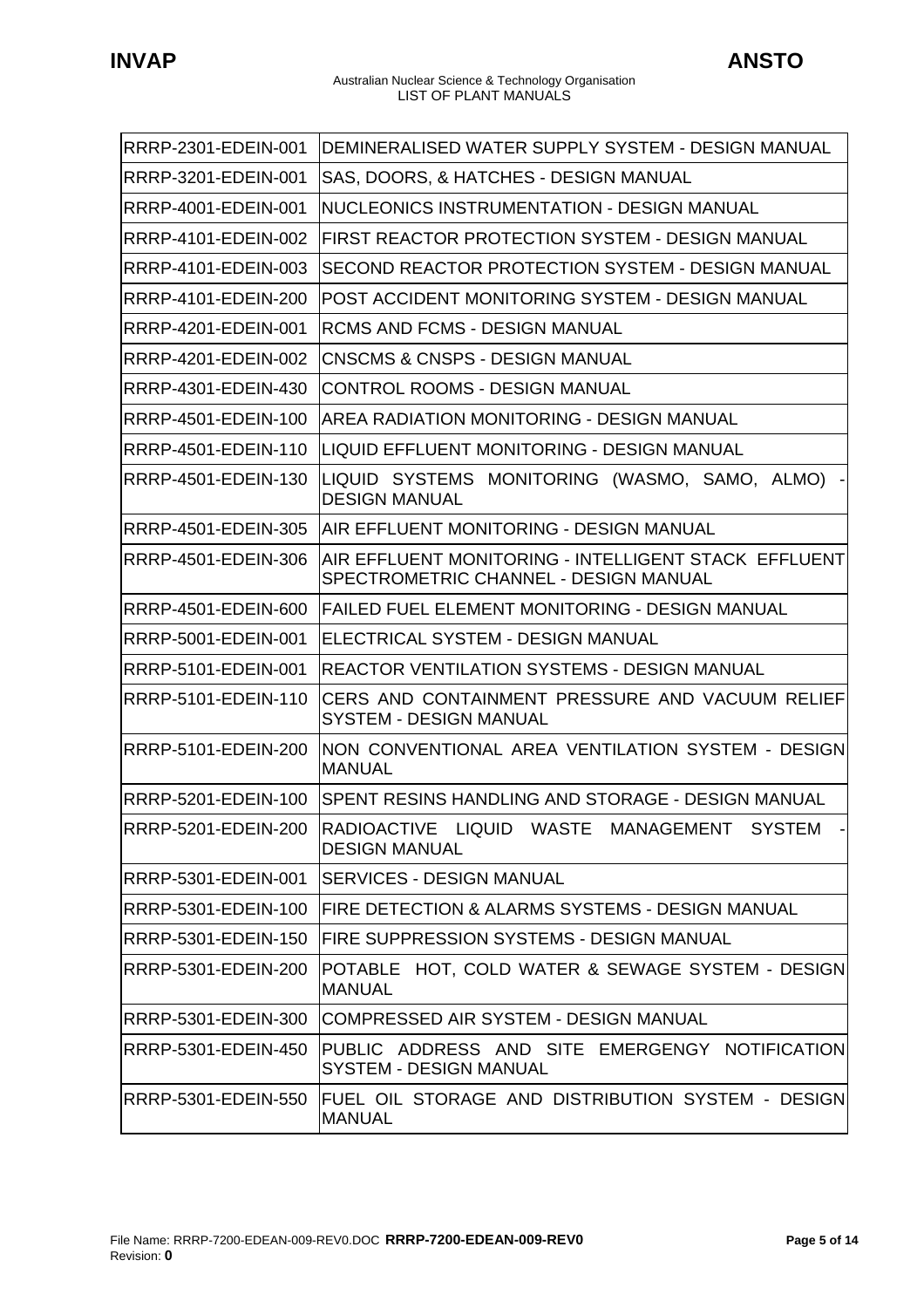$\ddot{\phantom{1}}$ 

#### Australian Nuclear Science & Technology Organisation LIST OF PLANT MANUALS

| RRRP-5301-EDEIN-600 | CONTROL SYSTEM<br><b>DESIGN</b><br><b>BUILDING</b><br>MANAGEMENT<br>$\sim 100$<br><b>MANUAL</b> |
|---------------------|-------------------------------------------------------------------------------------------------|
| RRRP-5301-EDEIN-740 | GASES SUPPLY SYSTEMS - DESIGN MANUAL                                                            |
| RRRP-5301-EDEIN-790 | <b>BREATHING AIR SYSTEM - DESIGN MANUAL</b>                                                     |
| RRRP-5301-EDEIN-800 | PLANT VISUAL SURVEILLANCE SYSTEM (CLOSED CCTV- NON<br>SECURITY) - DESIGN MANUAL                 |
| RRRP-5401-EDEIN-001 | CONVENTIONAL AREA HVAC SYSTEMS - DESIGN MANUALS                                                 |
| RRRP-5451-EDEIN-001 | CONVENTIONAL VENTILATION WATER SYSTEMS - DESIGN<br><b>MANUAL</b>                                |
| RRRP-5501-EDEIN-001 | CRANES & HOISTS - DESIGN MANUAL                                                                 |
| RRRP-5601-EDEIN-550 | <b>REACTOR TANK OPERATION TOOLS - DESIGN MANUAL</b>                                             |
| RRRP-6001-EDEIN-200 | NEUTRON BEAM + SHIELDS (OUTSIDE REFLECTOR TANK)<br><b>DESIGN MANUAL</b>                         |
| RRRP-6001-EDEIN-250 | INNER NEUTRON GUIDE HELIUM COOLING SYSTEM - DESIGN<br><b>MANUAL</b>                             |
| RRRP-6001-EDEIN-300 | PRIMARY SHUTTERS COLD AND THERMAL - DESIGN MANUAL                                               |
| RRRP-6001-EDEIN-340 | HOT PRIMARY SHUTTERS - DESIGN MANUAL                                                            |
| RRRP-6001-EDEIN-400 | ING SECONDARY SHUTTERS - DESIGN MANUAL                                                          |
| RRRP-6001-EDEIN-601 | THERMAL NEUTRON GUIDES TNG1 AND TNG3 IN-PILE PART -<br><b>DESIGN MANUAL</b>                     |
| RRRP-6001-EDEIN-602 | THERMAL NEUTRON GUIDE TNG4 IN-PILE PART - DESIGN<br><b>MANUAL</b>                               |
| RRRP-6001-EDEIN-603 | THERMAL NEUTRON GUIDES TNG1 OUT-OF-PILE PART -<br><b>DESIGN MANUAL</b>                          |
|                     | RRRP-6001-EDEIN-604  THERMAL NEUTRON GUIDES TNG3 OUT-OF-PILE PART<br><b>DESIGN MANUAL</b>       |
| RRRP-6001-EDEIN-621 | <b>ING VACUUM JACKET - DESIGN MANUAL</b>                                                        |
| RRRP-6001-EDEIN-630 | NEUTRON GUIDE SUPPORTS - DESIGN MANUAL                                                          |
| RRRP-6001-EDEIN-701 | COLD NEUTRON GUIDES CNG1 AND CNG3 IN-PILE PART -<br><b>DESIGN MANUAL</b>                        |
| RRRP-6001-EDEIN-702 | ICOLD NEUTRON GUIDE CNG4 IN-PILE PART - DESIGN MANUAL                                           |
| RRRP-6001-EDEIN-703 | COLD NEUTRON GUIDES CNG1 AND CNG3 OUT-OF-PILE PART<br>- DESIGN MANUAL                           |
| RRRP-6001-EDEIN-721 | NEUTRON GUIDE VACUUM SYSTEM - DESIGN MANUAL                                                     |
| RRRP-6201-EDEIN-001 | CNS IN-PILE - DESIGN MANUAL                                                                     |
| RRRP-6201-EDEIN-002 | COLD NEUTRON SOURCE - DESIGN MANUAL                                                             |
| RRRP-6201-EDEIN-520 | CNS – REFRIGERATION CRYO SYSTEMS - DESIGN MANUAL                                                |
| RRRP-6201-EDEIN-530 | ICNS - VACUUM SYSTEM - DESIGN MANUAL                                                            |

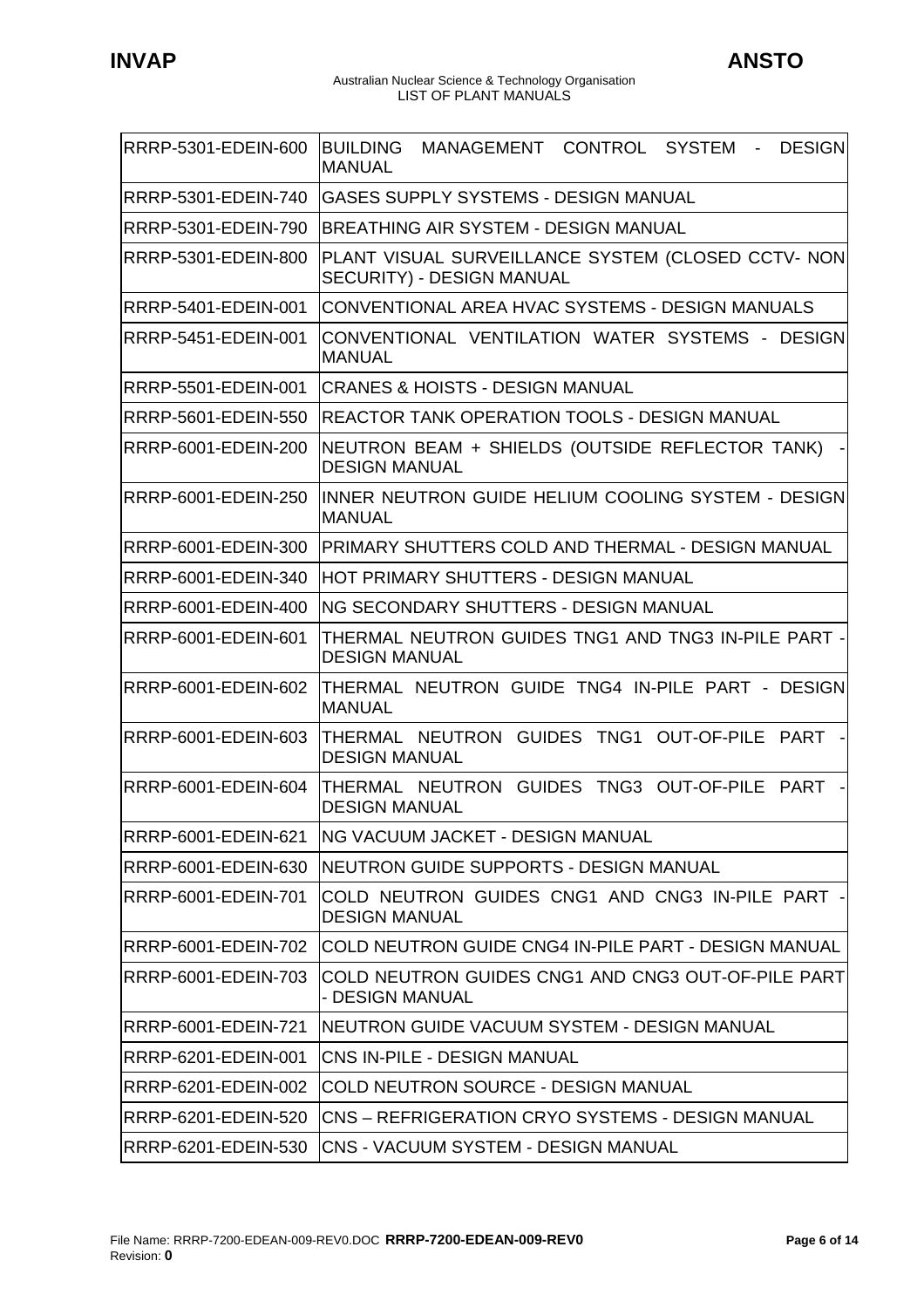<span id="page-6-0"></span>

| RRRP-6201-EDEIN-540         | ICNS - MODERATOR SYSTEM - DESIGN MANUAL                            |
|-----------------------------|--------------------------------------------------------------------|
| RRRP-6201-EDEIN-550         | <b>CNS - GAS BLANKETING SYSTEM - DESIGN MANUAL</b>                 |
| IRRRP-6801-EDEIN-100        | SERVICE POOL IRRADIATED SAMPLE ELEVATOR - DESIGNI<br><b>MANUAL</b> |
|                             | IRRRP-6801-EDEIN-150  IINTER-HOT CELLS ELEVATOR - DESIGN MANUAL    |
| RRRP-6801-EDEIN-200         | <b>HOT CELLS - DESIGN MANUAL</b>                                   |
| RRRP-6801-EDEIN-700         | <b>HYDRAULIC SILICON ROTATION SYSTEM - DESIGN MANUAL</b>           |
| <b>RRRP-6901-EDEIN-001</b>  | IPNEUMATIC CONVEYOR SYSTEMS - DESIGN MANUAL                        |
| <b>IRRRP-7640-EDEIN-001</b> | ICONFIGURATION MANAGEMENT SYSTEM MANUALS                           |
| RRRP-7655-EDEIN-002         | I3D "WALK-THROUGH" CAD MODEL - DESIGN MANUAL                       |
|                             |                                                                    |
|                             |                                                                    |

# **2.2 PLANT OPERATION**

| <b>DOCUMENT CODE</b> | <b>DOCUMENT DESCRIPTION</b>                       |
|----------------------|---------------------------------------------------|
|                      | <b>RRRP-7250-EDEIN-001 PLANT OPERATION MANUAL</b> |

Note that an outline of the contents of this manual is presented in Section 3 of this document.

# **2.2.1 System Operation Manuals**

| <b>DOCUMENT CODE</b> | <b>DOCUMENT DESCRIPTION</b>                                                                                |
|----------------------|------------------------------------------------------------------------------------------------------------|
| RRRP-0102-EDEIN-130  | FUEL ASSEMBLY CLAMPS - OPERATION MANUAL                                                                    |
| RRRP-0202-EDEIN-001  | FIRST SHUTDOWN SYSTEM - OPERATION MANUAL                                                                   |
| RRRP-0302-EDEIN-001  | SECOND SHUTDOWN SYSTEM - OPERATION MANUAL                                                                  |
| RRRP-0502-EDEIN-001  | FUEL MANAGEMENT SYSTEM - OPERATION MANUAL                                                                  |
| IRRRP-1002-EDEIN-001 | PRIMARY COOLING SYSTEM - OPERATION MANUAL                                                                  |
| IRRRP-1102-EDEIN-001 | REFLECTOR COOLING & PURIFICATION SYSTEM<br>-D20<br>$\overline{\phantom{a}}$<br><b>OPERATION MANUAL</b>     |
| IRRRP-1202-EDEIN-001 | EMERGENCY MAKE UP WATER SYSTEM<br>- OPERATION<br>IMANUAL                                                   |
| RRRP-1302-EDEIN-001  | REACTOR & SERVICE POOLS COOLING SYSTEM - OPERATION<br>IMANUAL                                              |
| IRRRP-2002-EDEIN-001 | WATER PURIFICATION SYSTEM - OPERATION<br>REACTOR<br>IMANUAL                                                |
| RRRP-2102-EDEIN-001  | SECONDARY COOLING SYSTEM - OPERATION MANUAL                                                                |
| RRRP-2102-EDEIN-400  | SECONDARY COOLING SYSTEM<br><b>WATER</b><br><b>TREATMENT</b><br>$\sim$<br><b>SYSTEM - OPERATION MANUAL</b> |
| RRRP-2202-EDEIN-001  | HOT WATER LAYER SYSTEM - OPERATION MANUAL                                                                  |
| RRRP-2202-EDEIN-100  | IHWLS - WATER TREATMENT - OPERATION MANUAL                                                                 |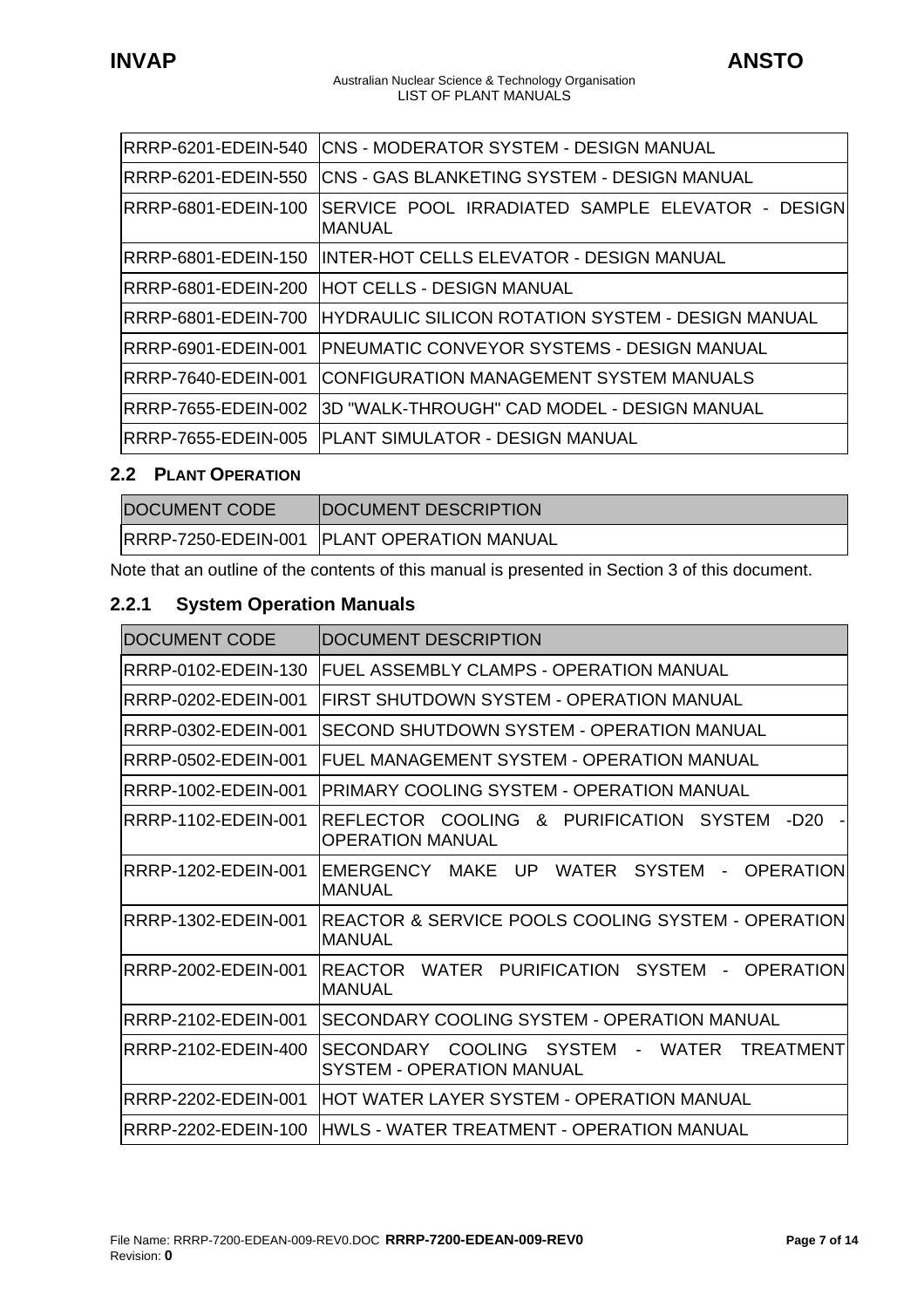$\ddot{\phantom{1}}$ 

#### Australian Nuclear Science & Technology Organisation LIST OF PLANT MANUALS

| RRRP-2302-EDEIN-001        | DEMINERALISED WATER SUPPLY SYSTEM - OPERATION<br><b>MANUAL</b>                                               |
|----------------------------|--------------------------------------------------------------------------------------------------------------|
| RRRP-2302-EDEIN-200        | DEMINERALISATION PLANT - OPERATION MANUAL                                                                    |
| RRRP-3202-EDEIN-001        | SAS, DOORS, & HATCHES - OPERATION MANUAL                                                                     |
| RRRP-4002-EDEIN-001        | NUCLEONICS INSTRUMENTATION - OPERATION MANUAL                                                                |
| RRRP-4102-EDEIN-002        | FIRST REACTOR PROTECTION SYSTEM - OPERATION MANUAL                                                           |
| RRRP-4102-EDEIN-003        | SECOND REACTOR PROTECTION SYSTEM - OPERATION<br><b>MANUAL</b>                                                |
| RRRP-4102-EDEIN-200        | POST ACCIDENT MONITORING SYSTEM - OPERATION MANUAL                                                           |
| RRRP-4202-EDEIN-001        | <b>RCMS AND FCMS - OPERATION MANUAL</b>                                                                      |
| RRRP-4502-EDEIN-100        | <b>AREA RADIATION MONITORING - OPERATION MANUAL</b>                                                          |
| RRRP-4502-EDEIN-110        | LIQUID EFFLUENT MONITORS - OPERATION MANUAL                                                                  |
| RRRP-4502-EDEIN-120        | <b>FIXED NEUTRON MONITORS - OPERATION MANUAL</b>                                                             |
| RRRP-4502-EDEIN-155        | TRITIUM MONITORING - OPERATION MANUAL                                                                        |
| RRRP-4502-EDEIN-305        | AIR EFFLUENT MONITORING - OPERATION MANUAL                                                                   |
| RRRP-4502-EDEIN-306        | AIR EFFLUENT MONITORING - INTELLIGENT STACK EFFLUENT<br>SPECTROMETIC CHANNEL - OPERATION MANUAL              |
| RRRP-4502-EDEIN-500        | WATER ACTIVITY MONITORING<br><b>SECONDARY</b><br>(SAMO)<br><b>OPERATION MANUAL</b>                           |
| RRRP-4502-EDEIN-600        | <b>FAILED FUEL ELEMENT MONITORING - OPERATION MANUAL</b>                                                     |
| RRRP-4502-EDEIN-970        | ACTIVE LIQUID MONITORING - OPERATION MANUAL                                                                  |
| RRRP-4502-EDEIN-980        | WASTE STREAM MONITOR - OPERATION MANUAL                                                                      |
| RRRP-5002-EDEIN-001        | ELECTRICAL SYSTEM - OPERATION MANUAL                                                                         |
| RRRP-5102-EDEIN-001        | REACTOR VENTILATION SYSTEMS – OPERATION MANUAL                                                               |
| RRRP-5102-EDEIN-110        | CERS AND CONTAINMENT PRESSURE AND VACUUM RELIEF<br><b>SYSTEM - OPERATION MANUAL</b>                          |
| <b>RRRP-5102-EDEIN-200</b> | NON CONVENTIONAL AREA HVAC SYSTEM - OPERATION<br><b>MANUAL</b>                                               |
| RRRP-5202-EDEIN-100        | ISPENT RESINS HANDLING AND<br><b>STORAGE</b><br><b>SYSTEM</b><br><b>OPERATION MANUAL</b>                     |
| RRRP-5202-EDEIN-200        | <b>SYSTEM</b><br>IRADIOACTIVE LIQUID WASTE MANAGEMENT<br><b>OPERATION MANUAL</b>                             |
| RRRP-5302-EDEIN-001        | <b>ISERVICES - OPERATION MANUAL</b>                                                                          |
| RRRP-5302-EDEIN-100        | FIRE DETECTION & ALARMS SYSTEMS - OPERATION MANUAL                                                           |
| RRRP-5302-EDEIN-150        | FIRE SUPPRESSION SYSTEMS - OPERATION MANUAL                                                                  |
| RRRP-5302-EDEIN-151        | <b>GASEOUS</b><br><b>FIRE</b><br><b>SUPPRESSION</b><br><b>SYSTEMS</b><br>IINERGEN<br><b>OPERATION AMNUAL</b> |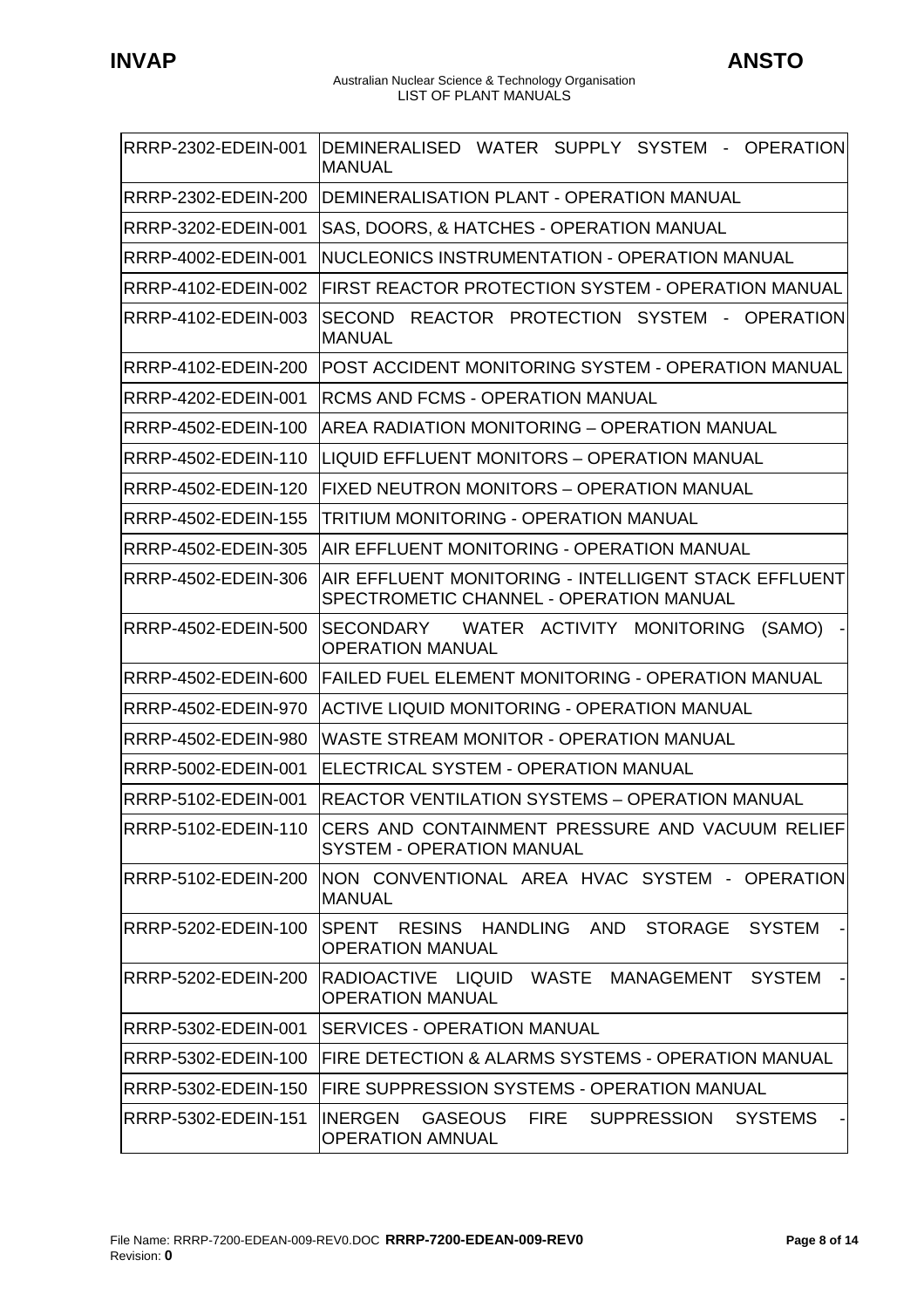| RRRP-5302-EDEIN-152 PORTABLE | FIRE EXTINGUISHING EQUIPMENT<br><b>AND</b><br><b>BREATHING EQUIPMENT - OPERATION MANUAL</b>   |
|------------------------------|-----------------------------------------------------------------------------------------------|
| RRRP-5302-EDEIN-200          | <b>POTABLE</b><br>HOT, COLD WATER & SEWAGE SYSTEM<br><b>OPERATION MANUAL</b>                  |
| RRRP-5302-EDEIN-300          | COMPRESSED AIR SYSTEM - OPERATION MANUAL                                                      |
| RRRP-5302-EDEIN-450          | PUBLIC ADDRESS & SITE EMERGENCY NOTIFICTION SYSTEM -<br><b>OPERATION MANUAL</b>               |
| RRRP-5302-EDEIN-550          | FUEL OIL STORAGE AND DISTRIBUTION SYSTEM - OPERATION<br><b>MANUAL</b>                         |
| RRRP-5302-EDEIN-600          | BUILDING MANAGEMENT CONTROL SYSTEM - OPERATION<br><b>MANUAL</b>                               |
| RRRP-5302-EDEIN-740          | GASES (HELIUM, NITROGEN LIQUID & GASEOUS, OXYGEN,<br>ARGON) SUPPLY SYSTEMS - OPERATION MANUAL |
| RRRP-5302-EDEIN-790          | BREATHING AIR SYSTEM - OPERATION MANUAL                                                       |
| RRRP-5302-EDEIN-800          | PLANT VISUAL SURVEILLANCE SYSTEM (CLOSED CCTV- NON<br>SECURITY) - OPERATION MANUAL            |
| RRRP-5402-EDEIN-001          | CONVENTIONAL AREA HVAC SYSTEMS - OPERATION MANUAL                                             |
| RRRP-5452-EDEIN-001          | CONVENTIONAL VENTILATION WATER SYSTEM - OPERATION<br><b>MANUAL</b>                            |
| RRRP-5502-EDEIN-001          | ICRANES & HOISTS - OPERATION MANUAL                                                           |
| RRRP-5602-EDEIN-550          | REACTOR TANK OPERATION TOOLS - OPERATION MANUAL                                               |
| RRRP-6002-EDEIN-002          | TNG1 THERMAL NEUTRON GUIDE SYSTEM - OERATION<br><b>MANUAL</b>                                 |
| RRRP-6002-EDEIN-003          | TNG3 THERMAL NEUTRON GUIDE SYSTEM - OERATION<br><b>MANUAL</b>                                 |
| RRRP-6002-EDEIN-004          | CNG1 COLD NEUTRON GUIDE SYSTEM - OPERATION MANUAL                                             |
| RRRP-6002-EDEIN-005          | CNG3 COLD NEUTRON GUIDE SYSTEM - OPERATION MANUAL                                             |
| RRRP-6002-EDEIN-250          | NEUTRON GUIDE HELIUM COOLING SYSTEM<br>INNER<br>۰I<br><b>OPERATION MANUAL</b>                 |
| RRRP-6002-EDEIN-400          | <b>ING SECONDARY SHUTTERS - OPERATION MANUAL</b>                                              |
| RRRP-6002-EDEIN-721          | NEUTRON GUIDE VACUUM SYSTEM - OPERATION MANUAL (No<br>services)                               |
| RRRP-6202-EDEIN-520          | ICNS - REFRIGERATION CRYO SYSTEM - OPERATION MANUAL                                           |
| RRRP-6202-EDEIN-530          | ICNS - VACUUM SYSTEM - OPERATION MANUAL                                                       |
| RRRP-6202-EDEIN-540          | <b>CNS - MODERATOR SYSTEM - OPERATION MANUAL</b>                                              |
| RRRP-6202-EDEIN-550          | CNS - GAS BLANKETING SYSTEM - OPERATION MANUAL                                                |
| RRRP-6802-EDEIN-100          | SERVICE POOL ELEVATOR - OPERATION MANUAL                                                      |
| RRRP-6802-EDEIN-150          | <b>INTER-HOT CELLS ELEVATOR - OPERATION MANUAL</b>                                            |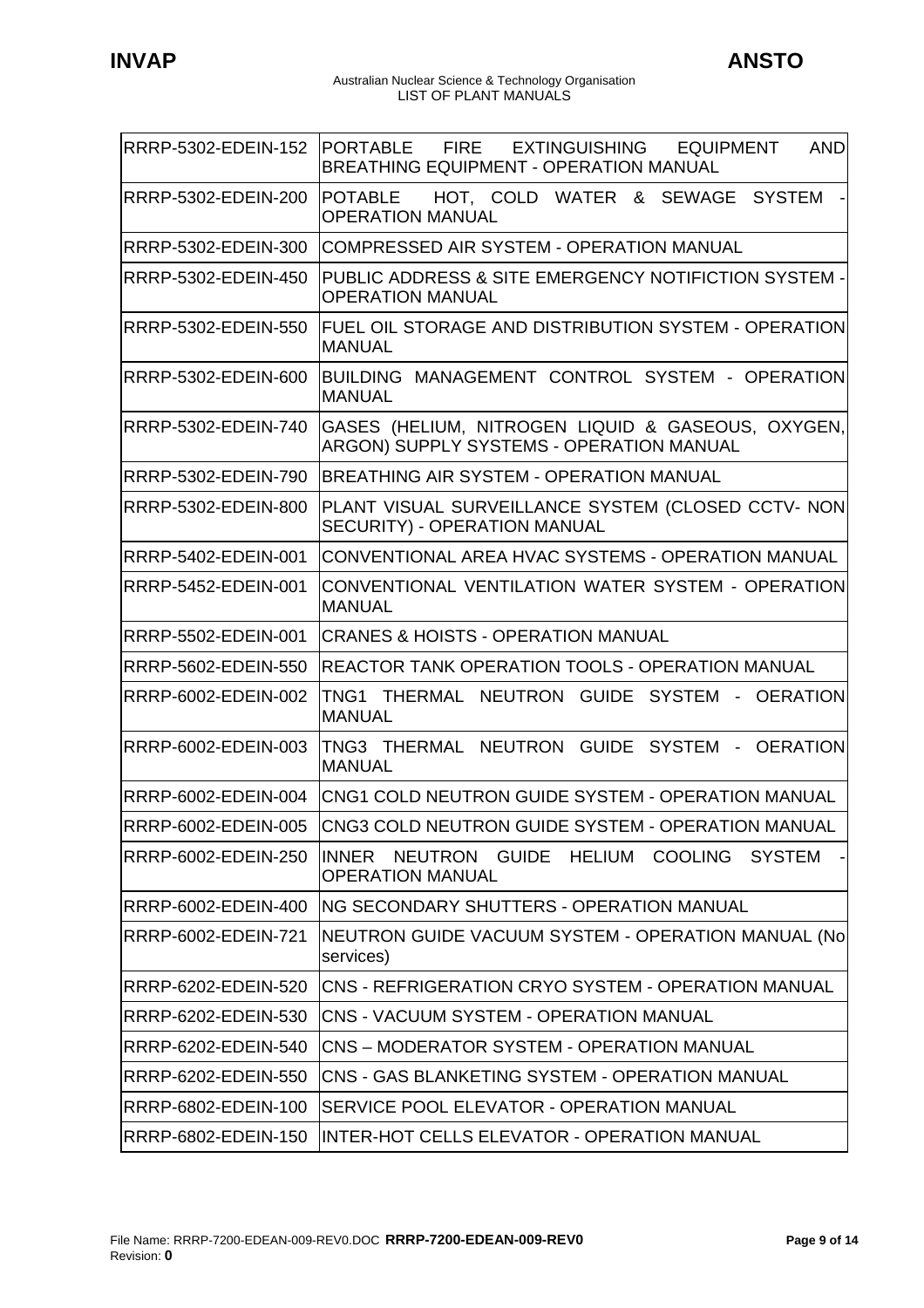#### Australian Nuclear Science & Technology Organisation LIST OF PLANT MANUALS

<span id="page-9-0"></span>

| RRRP-6802-EDEIN-200 HOT CELLS - OPERATION MANUAL                               |
|--------------------------------------------------------------------------------|
| RRRP-6802-EDEIN-500 BULK IRRADATION RIG - OPERATION MANUAL                     |
| RRRP-6802-EDEIN-700  HYDRAULIC SILICON ROTATION SYSTEM - OPERATION <br>IMANUAL |
| RRRP-6902-EDEIN-001   PNEUMATIC CONVEYOR SYSTEMS - OPERATION MANUAL            |

# **2.2.2 System User Manuals**

| <b>DOCUMENT CODE</b> | DOCUMENT DESCRIPTION                                              |
|----------------------|-------------------------------------------------------------------|
| IRRRP-0202-EDEIN-100 | CONTROL ROD DRIVES ROOM & WATERTIGHT DOOR – USER<br><b>MANUAL</b> |
| RRRP-0602-EDEIN-002  | <b>REACTOR &amp; SERVICE POOLS – USERS MANUAL</b>                 |
| RRRP-4202-EDEIN-002  | IRCMS AND FCMS - SOFTWARE HMI - USER MANUAL                       |
| RRRP-4202-EDEIN-004  | RCMS AND FCMS - CONTROL LOOPS - USER MANUAL                       |
| IRRRP-4302-EDEIN-001 | ICONTROL ROOMS - HARDWARE HMI - USER MANUAL                       |
| IRRRP-6002-EDEIN-300 | PRIMARY HOT SHUTTERS - USER MANUAL                                |
| IRRRP-6002-EDEIN-340 | IPRIMARY SHUTTERS COLD & THERMAL - USER MANUAL                    |
| RRRP-6202-EDEIN-002  | COLD NEUTRON SOURCE - USER MANUAL                                 |
| RRRP-7250-EDEIN-125  | <b>BULK IRRADIATION FACILITIES – USER MANUAL</b>                  |
| RRRP-7250-EDEIN-126  | INTD IRRADIATION FACILITIES - USER MANUAL                         |
| RRRP-7430-EDEIN-001  | ON LINE TRAINING PACKAGE USER'S MANUAL                            |
| RRRP-7655-EDEIN-001  | 3D "WALK-THROUGH" CAD MODEL USER´S MANUAL                         |
| RRRP-7655-EDEIN-004  | <b>IPLANT SIMULATOR USER'S MANUAL</b>                             |

# **2.3 MAINTENANCE**

| <b>DOCUMENT CODE</b> | <b>IDOCUMENT DESCRIPTION</b>                        |
|----------------------|-----------------------------------------------------|
|                      | <b>RRRP-7260-EDEIN-001 PLANT MAINTENANCE MANUAL</b> |

# **2.3.1 System Maintenance Manuals**

| <b>DOCUMENT CODE</b> | <b>DOCUMENT DESCRIPTION</b>                                                 |
|----------------------|-----------------------------------------------------------------------------|
| RRRP-0103-EDEIN-130  | <b>FUEL CLAMPS - MAINTENANCE MANUAL</b>                                     |
| RRRP-0203-EDEIN-001  | FIRST SHUTDOWN SYSTEM- MAINTENANCE MANUAL                                   |
| RRRP-0203-EDEIN-100  | DOOR-<br>ICONTROL ROD DRIVES ROOM & WATERTIGHT<br><b>MAINTENANCE MANUAL</b> |
| RRRP-0203-EDEIN-300  | CONTROL ROD SEAL BOX - MAINTENANCE MANUAL                                   |
| RRRP-0303-EDEIN-001  | SECOND SHUTDOWN SYSTEM - MAINTENANCE MANUAL                                 |
| RRRP-0603-EDEIN-001  | REACTOR POOL AND INTERNALS - MAINTENANCE MANUAL                             |
| RRRP-0703-EDEIN-001  | SERVICE POOL AND INTERNALS - MAINTENANCE MANUAL                             |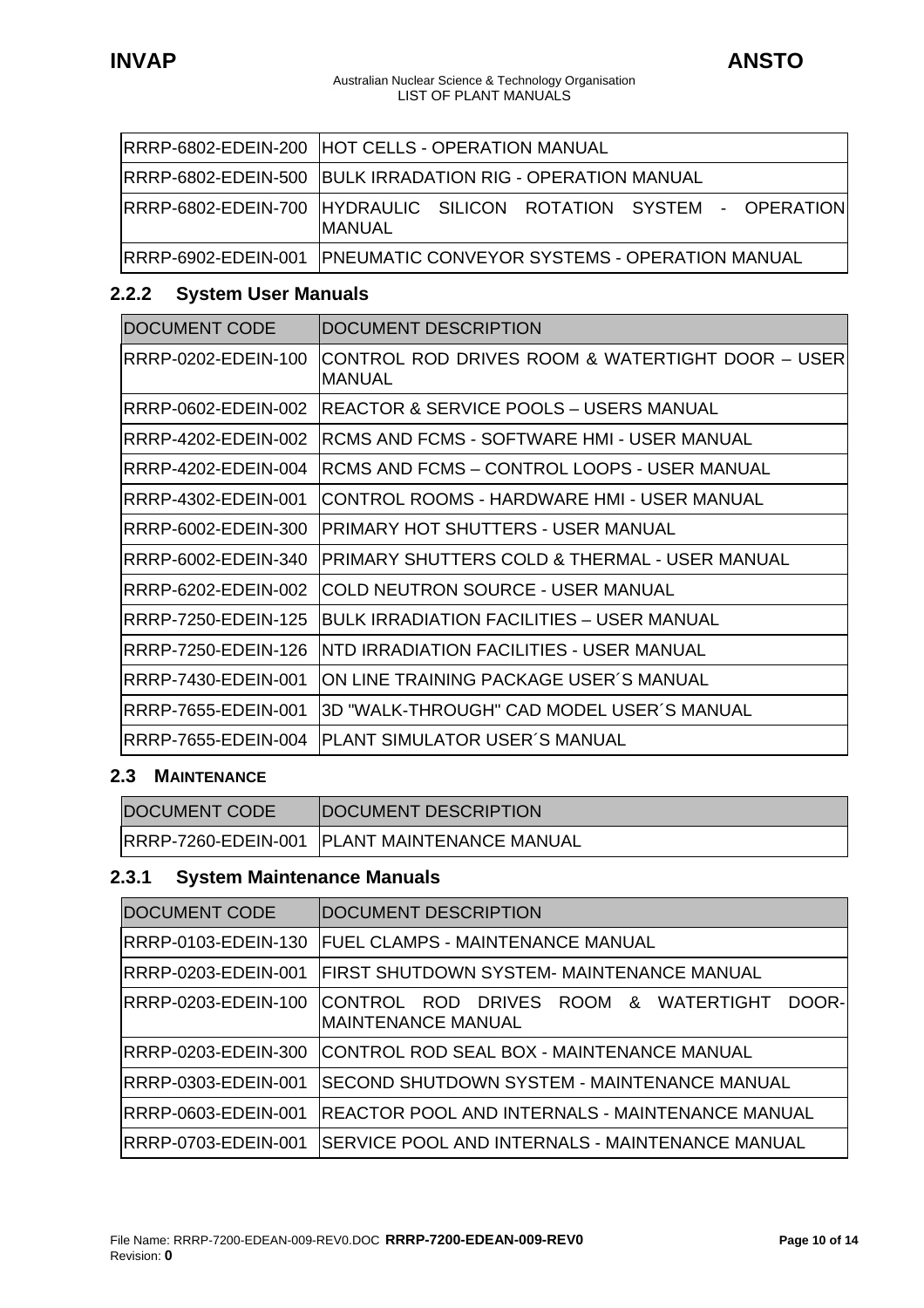| RRRP-1003-EDEIN-001        | PRIMARY COOLING SYSTEM - MAINTENANCE MANUAL                                                                           |
|----------------------------|-----------------------------------------------------------------------------------------------------------------------|
| RRRP-1103-EDEIN-001        | REFLECTOR COOLING<br>& PURIFICATION SYSTEM -D20<br><b>MAINTENANCE MANUAL</b>                                          |
| RRRP-1203-EDEIN-001        | EMERGENCY MAKE UP WATER SYSTEM - MAINTENANCE<br><b>MANUAL</b>                                                         |
| RRRP-1303-EDEIN-001        | <b>POOLS</b><br><b>COOLING</b><br><b>REACTOR</b><br>&<br><b>SERVICE</b><br><b>SYSTEM</b><br><b>MAINTENANCE MANUAL</b> |
| RRRP-2003-EDEIN-001        | REACTOR WATER PURIFICATION SYSTEM - MAINTENANCE<br><b>MANUAL</b>                                                      |
| RRRP-2103-EDEIN-001        | SECONDARY COOLING SYSTEM - MAINTENANCE MANUAL                                                                         |
| RRRP-2103-EDEIN-400        | SECONDARY COOLING SYSTEM -<br>WATER<br><b>TREATMENT</b><br><b>SYSTEM - MAINTENANCE MANUAL</b>                         |
| RRRP-2203-EDEIN-001        | HOT WATER LAYER SYSTEM- MAINTENANCE MANUAL                                                                            |
| <b>RRRP-2303-EDEIN-001</b> | DEMINERALISED WATER SUPPLY SYSTEM - MAINTENANCE<br><b>MANUAL</b>                                                      |
| RRRP-2303-EDEIN-200        | DEMINERALISATION PLANT - MAINTENANCE MANUAL                                                                           |
| <b>RRRP-3203-EDEIN-001</b> | SAS, DOORS, & HATCHES - MAINTENANCE MANUAL                                                                            |
| <b>RRRP-4003-EDEIN-001</b> | NUCLEONICS INSTRUMENTATION - MAINTENANCE MANUAL                                                                       |
| RRRP-4103-EDEIN-002        | FIRST REACTOR PROTECTION SYSTEM -<br><b>MAINTENANCE</b><br><b>MANUAL</b>                                              |
| RRRP-4103-EDEIN-003        | SECOND REACTOR PROTECTION SYSTEM - MAINTENANCE<br><b>MANUAL</b>                                                       |
| RRRP-4103-EDEIN-200        | POST ACCIDENT<br>SYSTEM - MAINTENANCE<br><b>MONITORING</b><br><b>MANUAL</b>                                           |
| RRRP-4203-EDEIN-001        | RCMS AND FCMS - MAINTENANCE MANUAL                                                                                    |
| RRRP-4303-EDEIN-430        | <b>CONTROL ROOMS - MAINTENANCE MANUAL</b>                                                                             |
| RRRP-4503-EDEIN-100        | FIXED<br><b>GAMMA</b><br>AREA<br><b>RADIATION</b><br><b>MONITORING</b><br><b>MAINTENANCE MANUAL</b>                   |
| <b>RRRP-4503-EDEIN-110</b> | LIQUID EFFLUENT MONITORING - MAINTENANCE MANUAL                                                                       |
| RRRP-4503-EDEIN-120        | FIXED NEUTRON MONITORING - MAINTENANCE MANUAL                                                                         |
| RRRP-4503-EDEIN-155        | TRITIUM MONITORING - MAINTENANCE MANUAL                                                                               |
| RRRP-4503-EDEIN-305        | AIR EFFLUENT MONITORING - MAINTENANCE MANUAL                                                                          |
| RRRP-4503-EDEIN-306        | AIR EFFLUENT MONITORING - INTELLIGENT STACK EFFLUENT<br>SPECTROMETRIC CHANNEL - MAINTENANCE MANUAL                    |
| RRRP-4503-EDEIN-500        | SECONDARY COOLING SYSTEM WATER MONITORING (SAMO)<br>- MAINTENANCE MANUAL                                              |
| RRRP-4503-EDEIN-600        | FAILED FUEL ELEMENT<br>MONITORING -<br><b>MAINTENANCE</b><br><b>MANUAL</b>                                            |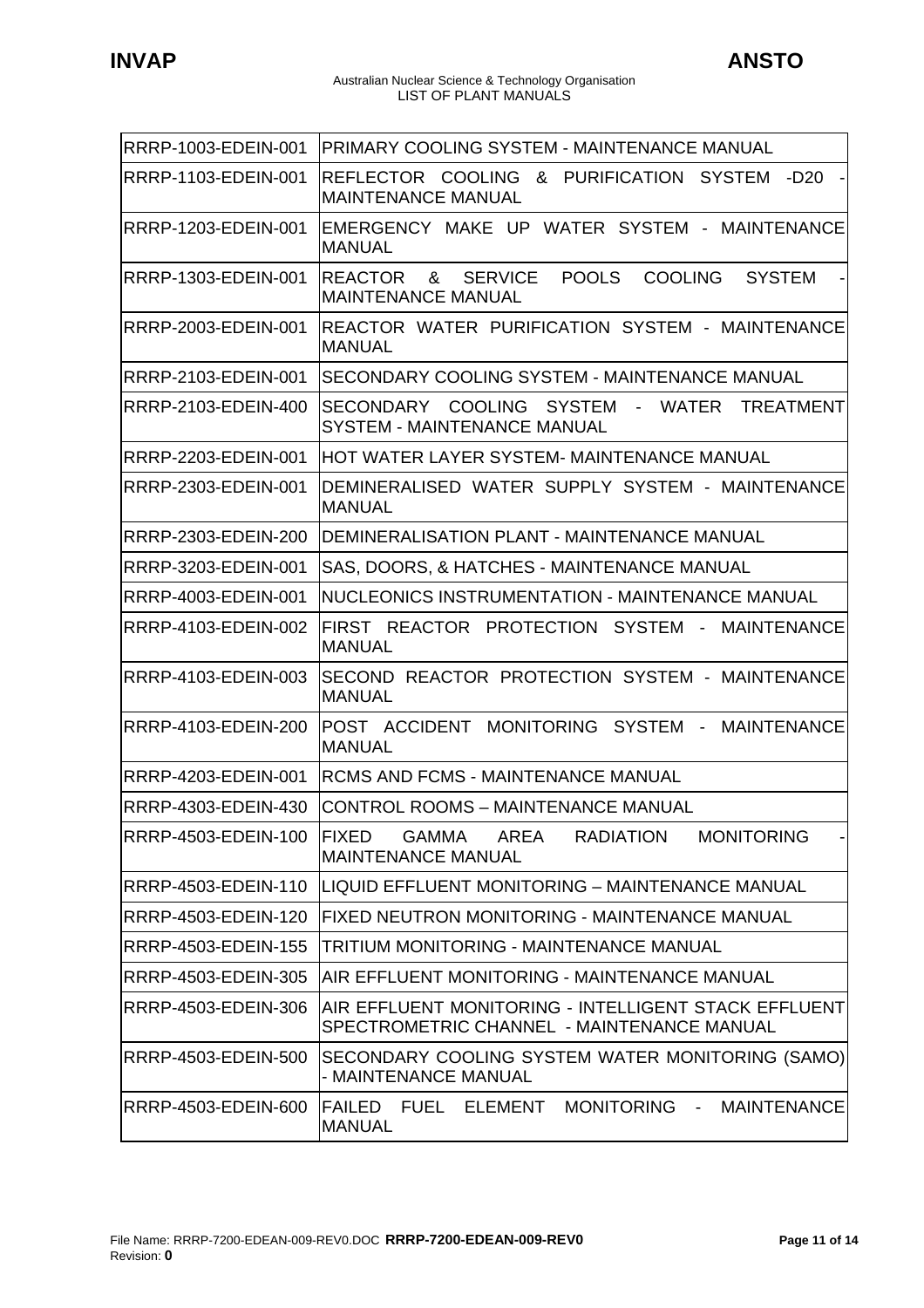Australian Nuclear Science & Technology Organisation LIST OF PLANT MANUALS

| RRRP-4503-EDEIN-700 | lWALK<br>THROUGH<br>CONTAMINATION<br><b>MONITORING</b><br><b>MAINTENANCE MANUAL</b>                                     |
|---------------------|-------------------------------------------------------------------------------------------------------------------------|
| RRRP-4503-EDEIN-970 | <b>ACTIVE</b><br>LIQUID<br><b>MONITORING</b><br><b>SYSTEMS</b><br>(ALMO)<br><b>MAINTENANCE MANUAL</b>                   |
| RRRP-4503-EDEIN-980 | WASTE STREAMS MONITORING (WASMO) - MAINTENANCE<br><b>MANUAL</b>                                                         |
| RRRP-5003-EDEIN-001 | ELECTRICAL SYSTEM - MAINTENANCE MANUAL                                                                                  |
| RRRP-5103-EDEIN-001 | <b>REACTOR VENTILATION SYSTEMS - MAINTENANCE MANUAL</b>                                                                 |
| RRRP-5103-EDEIN-110 | CERS AND CONTAINMENT PRESSURE AND VACUUM RELIEF<br><b>SYSTEM - MAINTENANCE MANUAL</b>                                   |
| RRRP-5103-EDEIN-200 | <b>NON</b><br>CONVENTIONAL AREA<br>VENTILATION<br><b>SYSTEM</b><br><b>MAINTENANCE MANUAL</b>                            |
| RRRP-5203-EDEIN-100 | SPENT RESIN HANDLING AND STORAGE - MAINTENANCE<br><b>MANUAL</b>                                                         |
| RRRP-5203-EDEIN-200 | RADIOACTIVE LIQUID WASTE<br>MANAGEMENT<br><b>SYSTEM</b><br><b>MAINTENANCE MANUAL</b>                                    |
| RRRP-5303-EDEIN-001 | <b>SERVICES - MAINTENANCE MANUAL</b>                                                                                    |
| RRRP-5303-EDEIN-100 | FIRE DETECTION & ALARMS SYSTEMS - MAINTENANCE<br><b>MANUAL</b>                                                          |
| RRRP-5303-EDEIN-150 | <b>FIRE SUPPRESSION SYSTEMS - MAINTENANCE MANUAL</b>                                                                    |
| RRRP-5303-EDEIN-200 | POTABLE COLD & HOT TAP WATER SYSTEM - MAINTENANCE<br><b>MANUAL</b>                                                      |
| RRRP-5303-EDEIN-300 | COMPRESSED AIR SYSTEM - MAINTENANCE MANUAL                                                                              |
| RRRP-5303-EDEIN-450 | <b>EMERGENCY WARNING AND INTERCOMMUNICATION SYSTEM</b><br>(EWIS) - MAINTENANCE MANUAL                                   |
| RRRP-5303-EDEIN-550 | <b>FUEL</b><br>OIL<br><b>STORAGE</b><br><b>AND</b><br><b>DISTRIBUTION</b><br><b>SYSTEM</b><br><b>MAINTENANCE MANUAL</b> |
| RRRP-5303-EDEIN-600 | BUILDING MANAGEMENT CONTROL SYSTEM - MAINTENANCE<br><b>MANUAL</b>                                                       |
| RRRP-5303-EDEIN-740 | GASES (HELIUM, NITROGEN LIQUID & GASEOUS, OXYGEN,<br>ARGON) SUPPLY SYSTEMS - MAINTENANCE MANUAL                         |
| RRRP-5303-EDEIN-790 | <b>IBREATHING AIR SYSTEM - MAINTENANCE MANUAL</b>                                                                       |
| RRRP-5303-EDEIN-800 | PLANT VISUAL SURVEILLANCE SYSTEM (CLOSED CCTV- NON)<br>SECURITY) - MAINTENANCE MANUAL                                   |
| RRRP-5403-EDEIN-001 | CONVENTIONAL AREA HVAC SYSTEMS - MAINTENANCE<br><b>MANUAL</b>                                                           |
| RRRP-5453-EDEIN-001 | CONVENTIONAL VENTILATION<br><b>SYSTEMS</b><br>WATER<br><b>MAINTENANCE MANUAL</b>                                        |
| RRRP-5503-EDEIN-001 | <b>CRANES &amp; HOISTS - MAINTENANCE MANUAL</b>                                                                         |
| RRRP-6003-EDEIN-002 | IN-PILE NEUTRON GUIDES - MAINTENANCE MANUAL                                                                             |

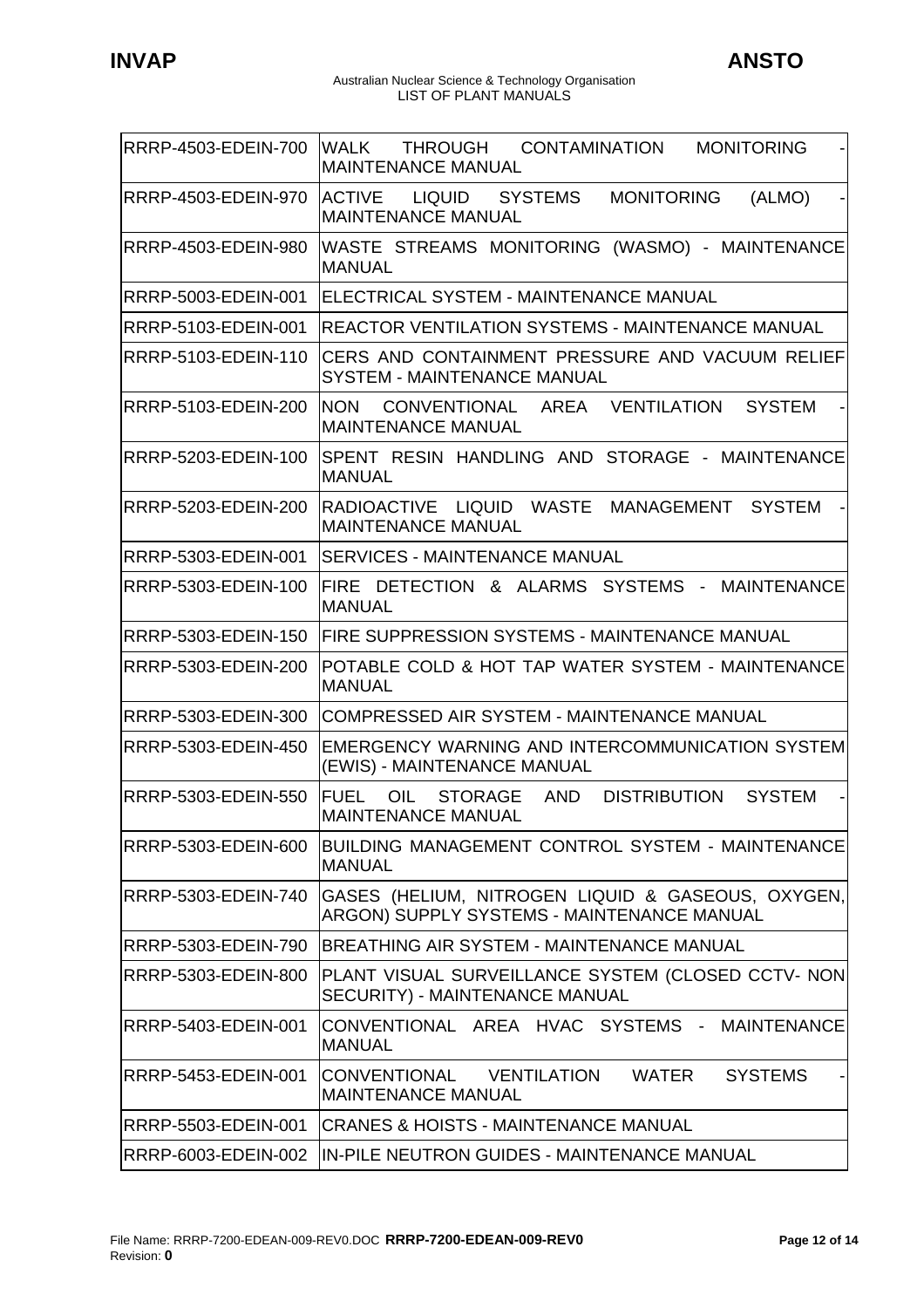#### Australian Nuclear Science & Technology Organisation LIST OF PLANT MANUALS

<span id="page-12-0"></span>

| RRRP-6003-EDEIN-003 | OUT-OF-PILE NEUTRON GUIDES - MAINTENANCE MANUAL                                                                          |
|---------------------|--------------------------------------------------------------------------------------------------------------------------|
| RRRP-6003-EDEIN-250 | <b>INNER</b><br>NEUTRON<br><b>GUIDE</b><br><b>HELIUM</b><br><b>COOLING</b><br><b>SYSTEM</b><br><b>MAINTENANCE MANUAL</b> |
| RRRP-6003-EDEIN-300 | PRIMARY SHUTTERS HOT - MAINTENANCE MANUAL                                                                                |
| RRRP-6003-EDEIN-340 | PRIMARY SHUTTERS COLD & THERMAL - MAINTENANCE<br><b>MANUAL</b>                                                           |
| RRRP-6003-EDEIN-400 | ING SECONDARY SHUTTERS - MAINTENANCE MANUAL                                                                              |
| RRRP-6003-EDEIN-720 | <b>NEUTRON</b><br><b>GUIDES</b><br><b>VACUUM</b><br><b>SYSTEM</b><br><b>MAINTENANCE</b><br><b>MANUAL</b>                 |
| RRRP-6203-EDEIN-002 | <b>COLD NEUTRON SOURCE - MAINTENANCE MANUAL</b>                                                                          |
| RRRP-6203-EDEIN-520 | REFRIGERATION/CRYO SYSTEMS - MAINTENANCE MANUAL                                                                          |
| RRRP-6203-EDEIN-530 | VACUUM SYSTEM - MAINTENANCE MANUAL                                                                                       |
| RRRP-6203-EDEIN-540 | DEUTERIUM SYSTEM - MAINTENANCE MANUAL                                                                                    |
| RRRP-6203-EDEIN-550 | <b>HELIUM BLANKETING SYSTEM - MAINTENANCE MANUAL</b>                                                                     |
| RRRP-6803-EDEIN-100 | <b>POOL</b><br><b>IRRADIATED</b><br><b>SAMPLE</b><br><b>SERVICE</b><br><b>ELEVATOR</b><br><b>MAINTENANCE MANUAL</b>      |
| RRRP-6803-EDEIN-150 | INTER-HOT CELLS ELEVATOR MAINTENANCE MANUAL                                                                              |
| RRRP-6803-EDEIN-200 | <b>POOL</b><br>RADIOISOTOPE TRANSFER<br><b>ABOVE</b><br><b>HOT</b><br>CELL<br><b>MAINTENANCE MANUAL</b>                  |
| RRRP-6803-EDEIN-250 | PNEUMATIC CONVEYOR HOT CELLS (A&B) - MAINTENANCE<br><b>MANUAL</b>                                                        |
| RRRP-6803-EDEIN-300 | LOADING RADIOISOTOPE HOT CELL - MAINTENANCE MANUAL                                                                       |
| RRRP-6803-EDEIN-700 | HYDRAULIC SILICON ROTATION SYSTEM - MAINTENANCE<br><b>MANUAL</b>                                                         |
| RRRP-6903-EDEIN-001 | <b>PNEUMATIC CONVEYOR SYSTEMS - MAINTENANCE MANUAL</b>                                                                   |

# **3 PLANT OPERATION MANUAL**

This section contains an outline of the Plant Operation Manual. As can be seen, this manual covers all reactor operator activities associated with normal operations and design basis accident conditions.

- **1 SCOPE**
- **2 ABBREVIATIONS**
- **3 GENERAL PLANT DESCRIPTION**
- **3.1 Plant Documents**
- **3.2 Plant Buildings and Structures**
- **3.3 General Description of the Facility**
- **4 REACTOR STATES**
- **4.1 Introduction**

## **4.2 Description of Reactor States**

- 4.2.1 Introduction<br>4.2.2 RPS Operat
- 4.2.2 RPS Operation Relevant to Reactor States<br>4.2.3 Power State
- Power State
- 4.2.4 Physics Tests State